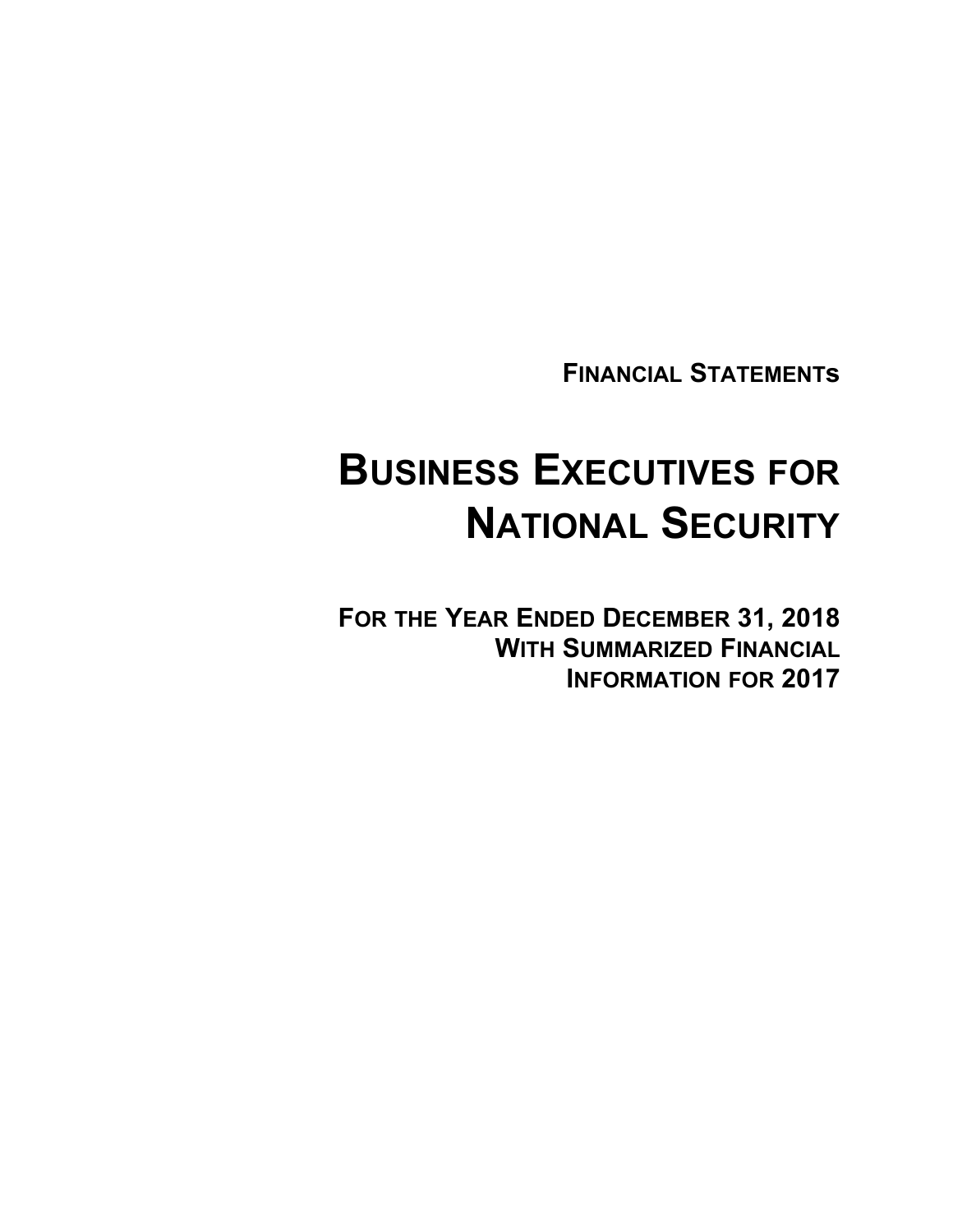# **CONTENTS**

|                    |                                                                                                                                              | <b>PAGE NO.</b> |
|--------------------|----------------------------------------------------------------------------------------------------------------------------------------------|-----------------|
|                    | INDEPENDENT AUDITOR'S REPORT                                                                                                                 | $2 - 3$         |
| EXHIBIT A -        | Statement of Financial Position, as of December 31, 2018,<br>with Summarized Financial Information for 2017                                  | 4               |
| EXHIBIT B -        | Statement of Activities and Change in Net Assets, for the<br>Year Ended December 31, 2018, with Summarized Financial<br>Information for 2017 | 5               |
| EXHIBIT C -        | Statement of Functional Expenses, for the Year Ended<br>December 31, 2018, with Summarized Financial Information<br>for 2017                 | $6 - 7$         |
| <b>EXHIBIT D -</b> | Statement of Cash Flows, for the Year Ended December 31,<br>2018, with Summarized Financial Information for 2017                             | 8               |
|                    | NOTES TO FINANCIAL STATEMENTS                                                                                                                | $9 - 15$        |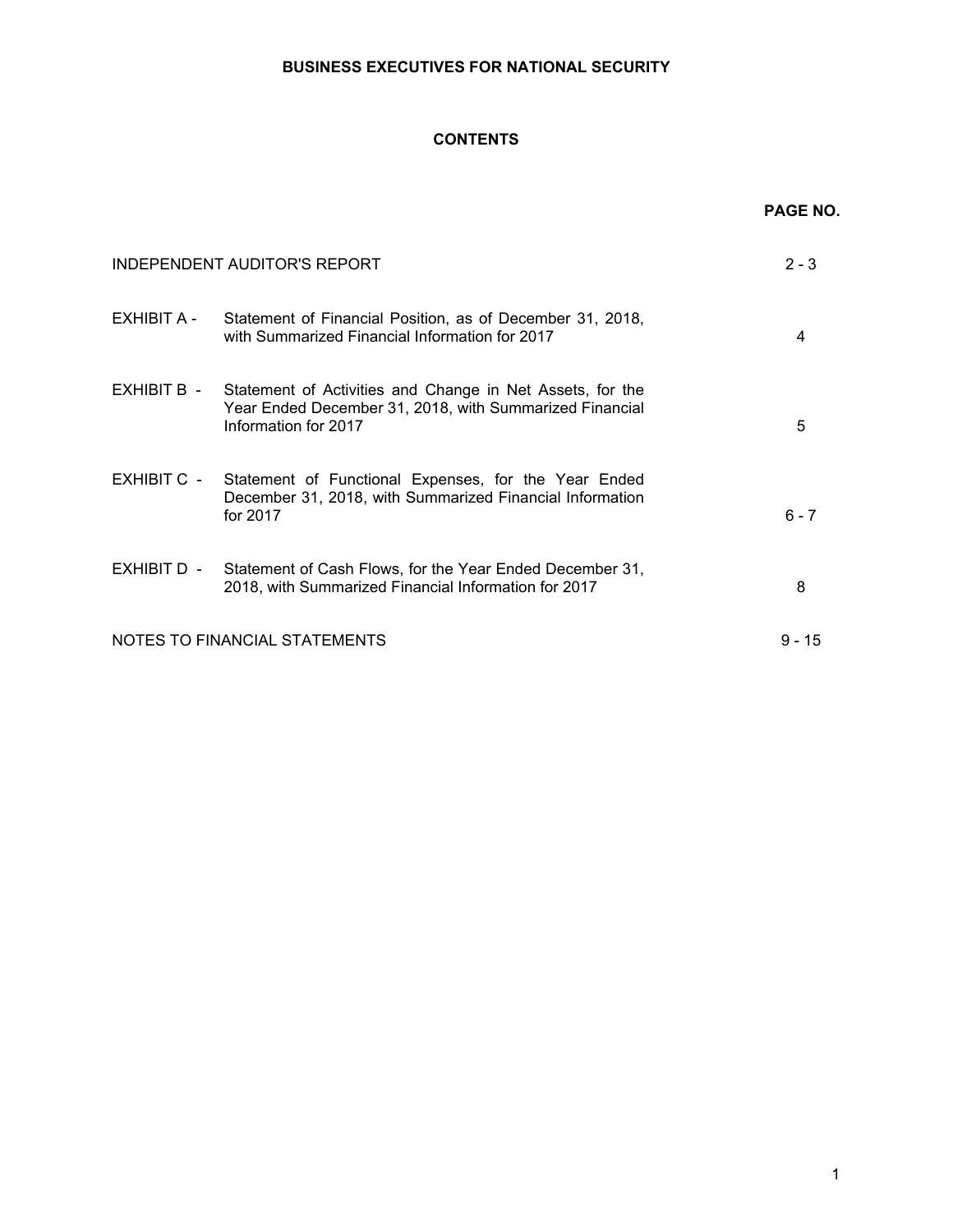

# **INDEPENDENT AUDITOR'S REPORT**

To the Board of Directors Business Executives for National Security Washington, D.C.

We have audited the accompanying financial statements of Business Executives for National Security (BENS), which comprise the statement of financial position as of December 31, 2018, and the related statements of activities and change in net assets, functional expenses and cash flows for the year then ended, and the related notes to the financial statements.

#### **Management's Responsibility for the Financial Statements**

Management is responsible for the preparation and fair presentation of these financial statements in accordance with accounting principles generally accepted in the United States of America; this includes the design, implementation and maintenance of internal control relevant to the preparation and fair presentation of financial statements that are free from material misstatement, whether due to fraud or error.

# **Auditor's Responsibility**

Our responsibility is to express an opinion on these financial statements based on our audit. We conducted our audit in accordance with auditing standards generally accepted in the United States of America. Those standards require that we plan and perform the audit to obtain reasonable assurance about whether the financial statements are free from material misstatement.

An audit involves performing procedures to obtain audit evidence about the amounts and disclosures in the financial statements. The procedures selected depend on the auditor's judgment, including the assessment of the risks of material misstatement of the financial statements, whether due to fraud or error. In making those risk assessments, the auditor considers internal control relevant to the entity's preparation and fair presentation of the financial statements in order to design audit procedures that are appropriate in the circumstances, but not for the purpose of expressing an opinion on the effectiveness of the entity's internal control. Accordingly, we express no such opinion. An audit also includes evaluating the appropriateness of accounting policies used and the reasonableness of significant accounting estimates made by management, as well as evaluating the overall presentation of the financial statements.

We believe that the audit evidence we have obtained is sufficient and appropriate to provide a basis for our audit opinion.

#### **Opinion**

In our opinion, the financial statements referred to above present fairly, in all material respects, the financial position of BENS as of December 31, 2018, and the change in its net assets and its cash flows for the year then ended in accordance with accounting principles generally accepted in the United States of America.

> **4550 MONTGOMERY AVENUE · SUITE 650 NORTH · BETHESDA, MARYLAND 20814 (301) 951-9090 · FAX (301) 951-3570 · WWW.GRFCPA.COM \_\_\_\_\_\_\_\_\_\_\_\_\_\_\_\_\_\_\_\_\_\_\_\_\_\_\_**

**MEMBER OF CPAMERICA INTERNATIONAL, AN AFFILIATE OF HORWATH INTERNATIONAL** MEMBER OF THE AMERICAN INSTITUTE OF CERTIFIED PUBLIC ACCOUNTANTS' PRIVATE COMPANIES PRACTICE SECTION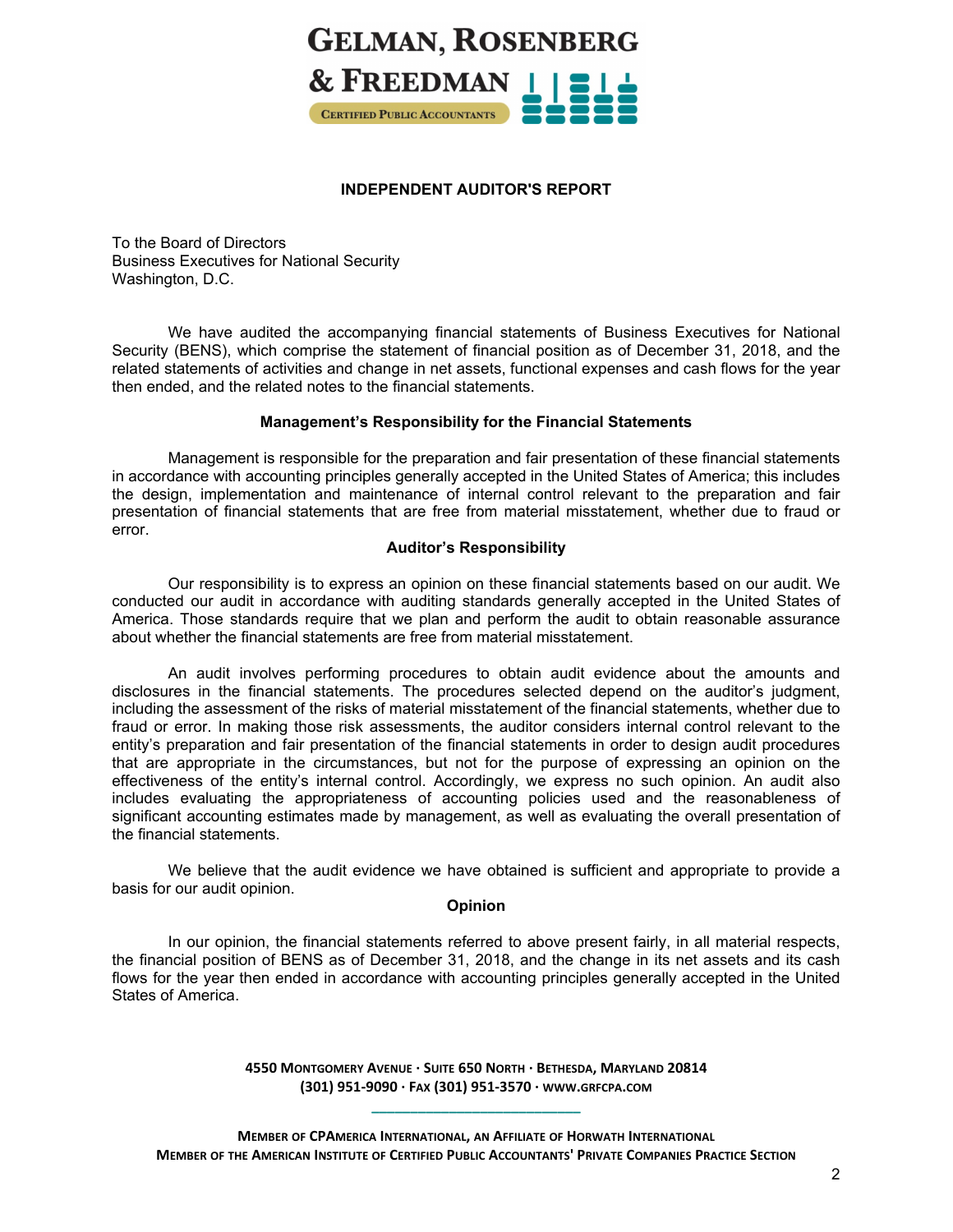#### **Report on Summarized Comparative Information**

We have previously audited BENS' 2017 financial statements, and we expressed an unmodified audit opinion on those audited financial statements in our report dated April 10, 2018. In our opinion, the summarized comparative information presented herein as of and for the year ended December 31, 2017, is consistent, in all material respects, with the audited financial statements from which it has been derived.

Gelman Roseaberg & Freedman

June 18, 2019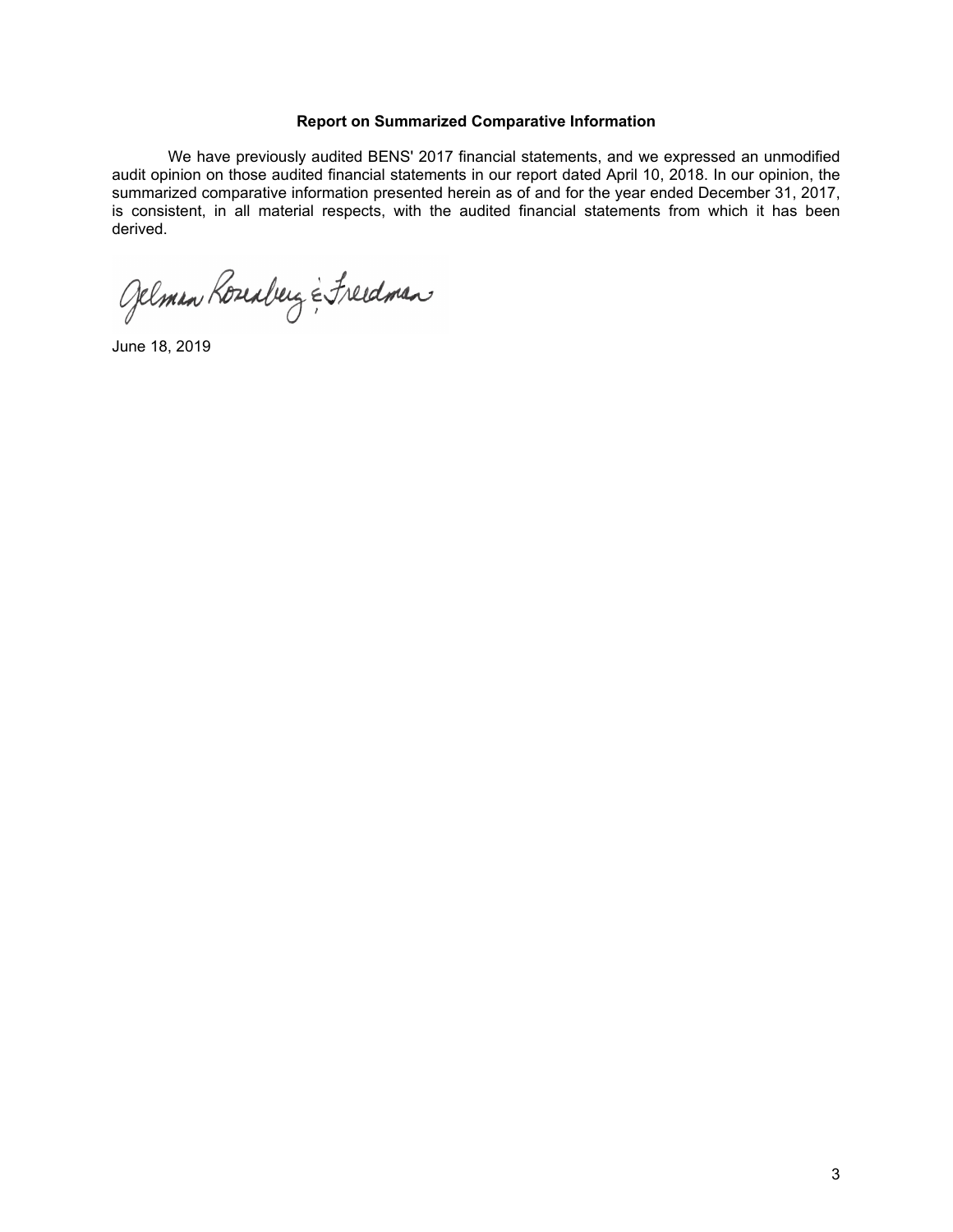# **STATEMENT OF FINANCIAL POSITION AS OF DECEMBER 31, 2018 WITH SUMMARIZED FINANCIAL INFORMATION FOR 2017**

# **ASSETS**

|                                                                                                                         | 2018                                                  |               | 2017                                         |
|-------------------------------------------------------------------------------------------------------------------------|-------------------------------------------------------|---------------|----------------------------------------------|
| <b>CURRENT ASSETS</b>                                                                                                   |                                                       |               |                                              |
| Cash and cash equivalents<br>Investments<br>Accounts receivable<br>Prepaid expenses                                     | \$<br>2,945,109<br>6,110,357<br>88,592<br>125,291     | $\mathfrak s$ | 2,241,917<br>6,294,439<br>278,473<br>150,962 |
| <b>Total current assets</b>                                                                                             | 9,269,349                                             |               | 8,965,791                                    |
| <b>FIXED ASSETS</b>                                                                                                     |                                                       |               |                                              |
| Equipment<br>Furniture<br>Leasehold improvements<br>Less: Accumulated depreciation and amortization<br>Net fixed assets | 285,955<br>155,331<br>10,593<br>(279, 458)<br>172,421 |               | 142,112<br>103,243<br>(231, 982)<br>13,373   |
| <b>OTHER ASSETS</b>                                                                                                     |                                                       |               |                                              |
| Security deposits                                                                                                       | 49,364                                                |               | 49,364                                       |
| <b>TOTAL ASSETS</b>                                                                                                     | 9,491,134                                             |               | \$9,028,528                                  |
| <b>LIABILITIES AND NET ASSETS</b>                                                                                       |                                                       |               |                                              |
| <b>CURRENT LIABILITIES</b>                                                                                              |                                                       |               |                                              |
| Accounts payable and accrued expenses<br>Accrued vacation                                                               | \$<br>338,657<br>147,801                              | \$            | 324,668<br>154,840                           |
| <b>Total current liabilities</b>                                                                                        | 486,458                                               |               | 479,508                                      |
| <b>LONG-TERM LIABILITIES</b>                                                                                            |                                                       |               |                                              |
| Deferred rent abatement, net of current portion                                                                         | 134,711                                               |               | 35,236                                       |
| <b>Total liabilities</b>                                                                                                | 621,169                                               |               | 514,744                                      |
| <b>NET ASSETS</b>                                                                                                       |                                                       |               |                                              |
| Without donor restrictions<br>With donor restrictions                                                                   | 8,846,042<br>23,923                                   |               | 8,513,784                                    |
| Total net assets                                                                                                        | 8,869,965                                             |               | 8,513,784                                    |
| TOTAL LIABILITIES AND NET ASSETS                                                                                        | 9,491,134                                             | \$            | 9,028,528                                    |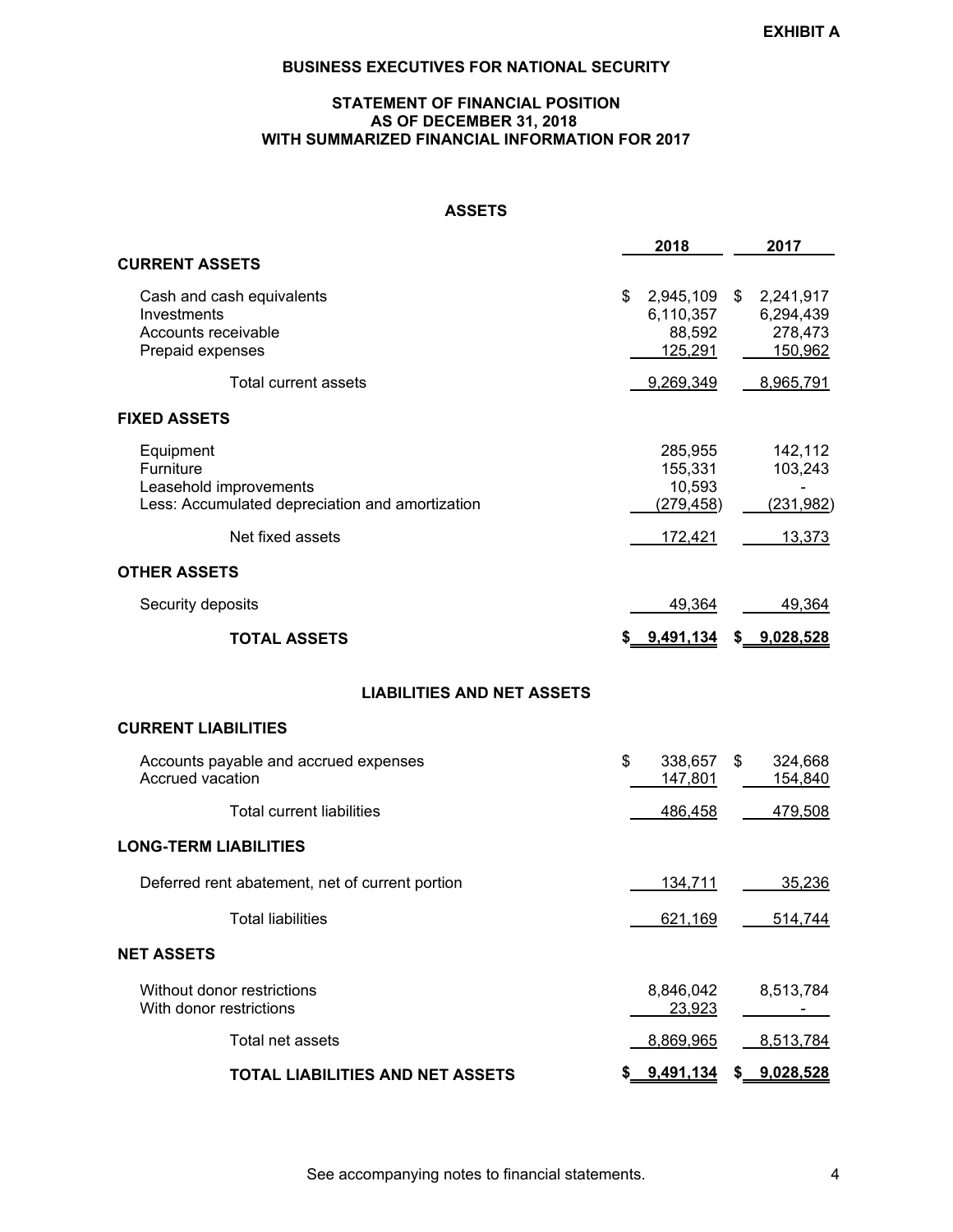# **STATEMENT OF ACTIVITIES AND CHANGE IN NET ASSETS FOR THE YEAR ENDED DECEMBER 31, 2018 WITH SUMMARIZED FINANCIAL INFORMATION FOR 2017**

|                                                                      |    |                                                       |      | 2018                                     |              |                 | 2017            |
|----------------------------------------------------------------------|----|-------------------------------------------------------|------|------------------------------------------|--------------|-----------------|-----------------|
|                                                                      |    | <b>Without</b><br><b>Donor</b><br><b>Restrictions</b> |      | <b>With Donor</b><br><b>Restrictions</b> | <b>Total</b> |                 | <b>Total</b>    |
| <b>REVENUE AND SUPPORT</b>                                           |    |                                                       |      |                                          |              |                 |                 |
| Contributions and grants<br>Special event income, net of of expenses | \$ | 5,386,022                                             | - \$ | 25,000                                   |              | $$5,411,022$ \$ | 4,734,590       |
| of \$457,772                                                         |    | 1,628,901                                             |      |                                          |              | 1,628,901       | 2,595,180       |
| In-kind contributions                                                |    | 82,128                                                |      |                                          |              | 82,128          | 78,024          |
| Investment (loss) income, net                                        |    | (248, 556)                                            |      |                                          |              | (248, 556)      | 633,213         |
| Other revenue                                                        |    | 5,274                                                 |      |                                          |              | 5,274           |                 |
| Net assets released from donor                                       |    |                                                       |      |                                          |              |                 |                 |
| restrictions                                                         |    | 1,077                                                 |      | (1,077)                                  |              |                 |                 |
| Total revenue and support                                            |    | 6,854,846                                             |      | 23,923                                   |              | 6,878,769       | 8,041,007       |
| <b>EXPENSES</b>                                                      |    |                                                       |      |                                          |              |                 |                 |
| Program Services:<br>Meetings, Program Development                   |    |                                                       |      |                                          |              |                 |                 |
| and Implementation<br>Project Development and                        |    | 3,048,446                                             |      |                                          |              | 3,048,446       | 2,659,523       |
| Implementation                                                       |    | 2,216,995                                             |      |                                          |              | 2,216,995       | 2,052,921       |
| Total program services                                               |    | 5,265,441                                             |      |                                          |              | 5,265,441       | 4,712,444       |
| <b>Supporting Services:</b>                                          |    |                                                       |      |                                          |              |                 |                 |
| Administration                                                       |    | 491,846                                               |      |                                          |              | 491,846         | 421,578         |
| Membership                                                           |    | 765,301                                               |      |                                          |              | 765,301         | 1,195,909       |
| Total supporting services                                            |    | 1,257,147                                             |      |                                          |              | 1,257,147       | 1,617,487       |
| <b>Total expenses</b>                                                |    | 6,522,588                                             |      |                                          |              | 6,522,588       | 6,329,931       |
| Change in net assets                                                 |    | 332,258                                               |      | 23,923                                   |              | 356,181         | 1,711,076       |
|                                                                      |    |                                                       |      |                                          |              |                 |                 |
| Net assets at beginning of year                                      |    | 8,513,784                                             |      |                                          |              | 8,513,784       | 6,802,708       |
| <b>NET ASSETS AT END OF YEAR</b>                                     |    | \$8,846,042                                           | \$   | 23,923                                   |              | \$8,869,965     | \$<br>8,513,784 |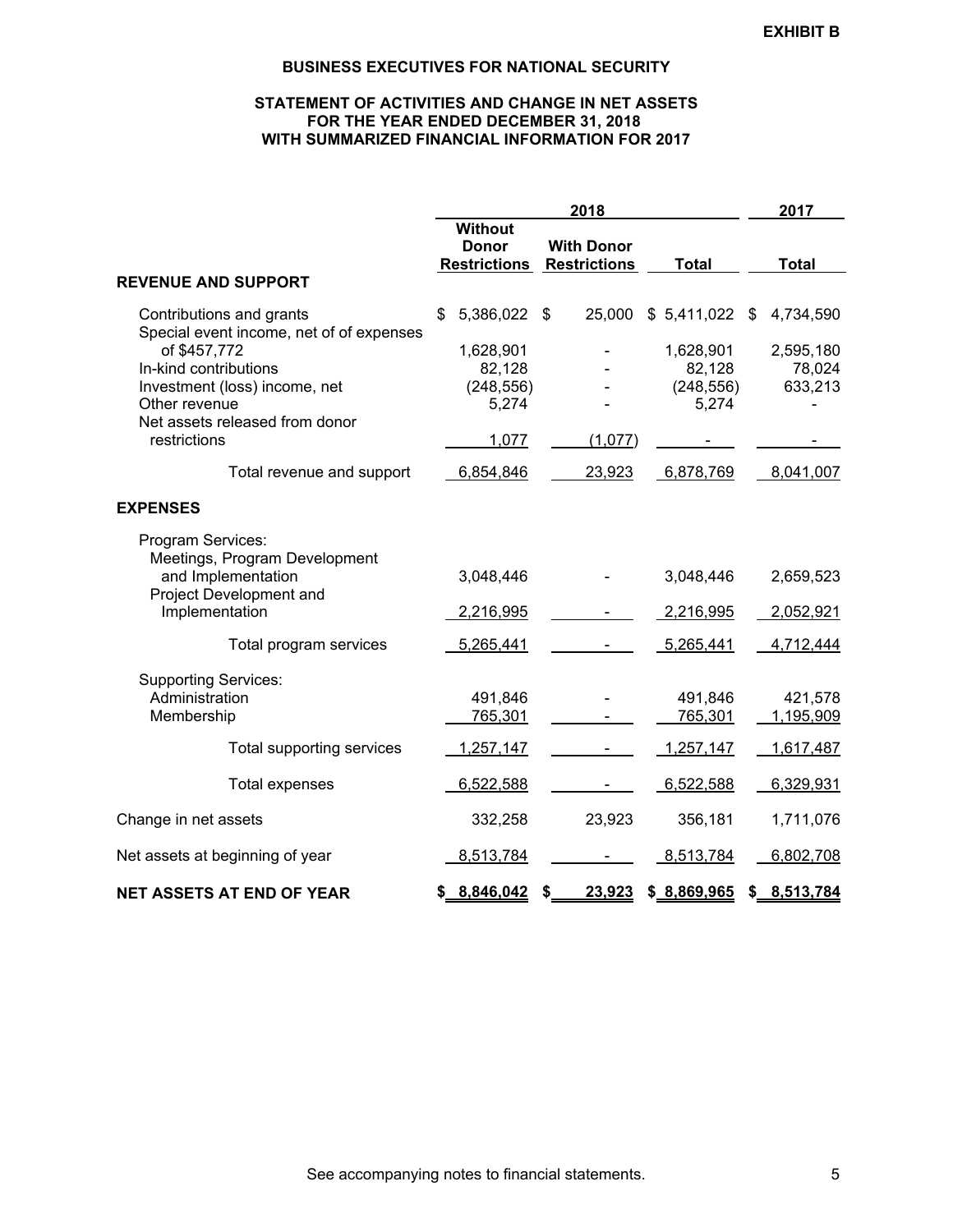# **SCHEDULE OF FUNCTIONAL EXPENSES FOR THE YEAR ENDED DECEMBER 31, 2018 WITH SUMMARIZED FINANCIAL INFORMATION FOR 2017**

|                                     |                                                               | 2018                                         |                                            |           |  |
|-------------------------------------|---------------------------------------------------------------|----------------------------------------------|--------------------------------------------|-----------|--|
|                                     |                                                               | <b>Program Services</b>                      |                                            |           |  |
|                                     | <b>Meetings, Program</b><br>Development and<br>Implementation | Project<br>Development and<br>Implementation | <b>Total</b><br>Program<br><b>Services</b> |           |  |
| <b>Salaries</b>                     | \$<br>1,375,946                                               | \$<br>1,231,860                              | \$                                         | 2,607,806 |  |
| Payroll taxes and employee          |                                                               |                                              |                                            |           |  |
| benefits                            | 335,128                                                       | 300,034                                      |                                            | 635,162   |  |
| Total salaries and employee         |                                                               |                                              |                                            |           |  |
| expenses                            | 1,711,074                                                     | 1,531,894                                    |                                            | 3,242,968 |  |
| <b>Professional services</b>        | 141,779                                                       | 126,932                                      |                                            | 268,711   |  |
| Postage                             | 8,283                                                         | 7,415                                        |                                            | 15,698    |  |
| Office supplies and equipment       | 97,661                                                        | 87,434                                       |                                            | 185,095   |  |
| Advertising                         |                                                               |                                              |                                            |           |  |
| Software licenses                   | 1,546                                                         | 1,384                                        |                                            | 2,930     |  |
| Printing                            | 2,755                                                         | 2,466                                        |                                            | 5,221     |  |
| Rent                                | 338,553                                                       | 303,101                                      |                                            | 641,654   |  |
| Telephone                           | 20,241                                                        | 18,122                                       |                                            | 38,363    |  |
| Repairs and maintenance             | 8,991                                                         | 8,049                                        |                                            | 17,040    |  |
| Travel and subsistence              | 41,566                                                        | 37,213                                       |                                            | 78,779    |  |
| Meetings                            | 585,663                                                       | 12,110                                       |                                            | 597,773   |  |
| Depreciation and amortization       | 19,722                                                        | 17,656                                       |                                            | 37,378    |  |
| Write off of leasehold improvements | L,                                                            | ٠                                            |                                            | -         |  |
| <b>Bank</b> fees                    | 39,534                                                        | 35,394                                       |                                            | 74,928    |  |
| Dues and subscriptions              | 13,245                                                        | 11,858                                       |                                            | 25,103    |  |
| Employee development                | 1,383                                                         | 1,238                                        |                                            | 2,621     |  |
| <b>Business insurance</b>           | 12,116                                                        | 10,847                                       |                                            | 22,963    |  |
| Unrelated business income tax       |                                                               |                                              |                                            |           |  |
| Other                               | 4,334                                                         | 3,882                                        |                                            | 8,216     |  |
| Subtotal                            | 3,048,446                                                     | 2,216,995                                    |                                            | 5,265,441 |  |
| Less: Special events                |                                                               |                                              |                                            |           |  |
| <b>TOTAL</b>                        | \$<br>3,048,446                                               | \$<br>2,216,995                              | \$                                         | 5,265,441 |  |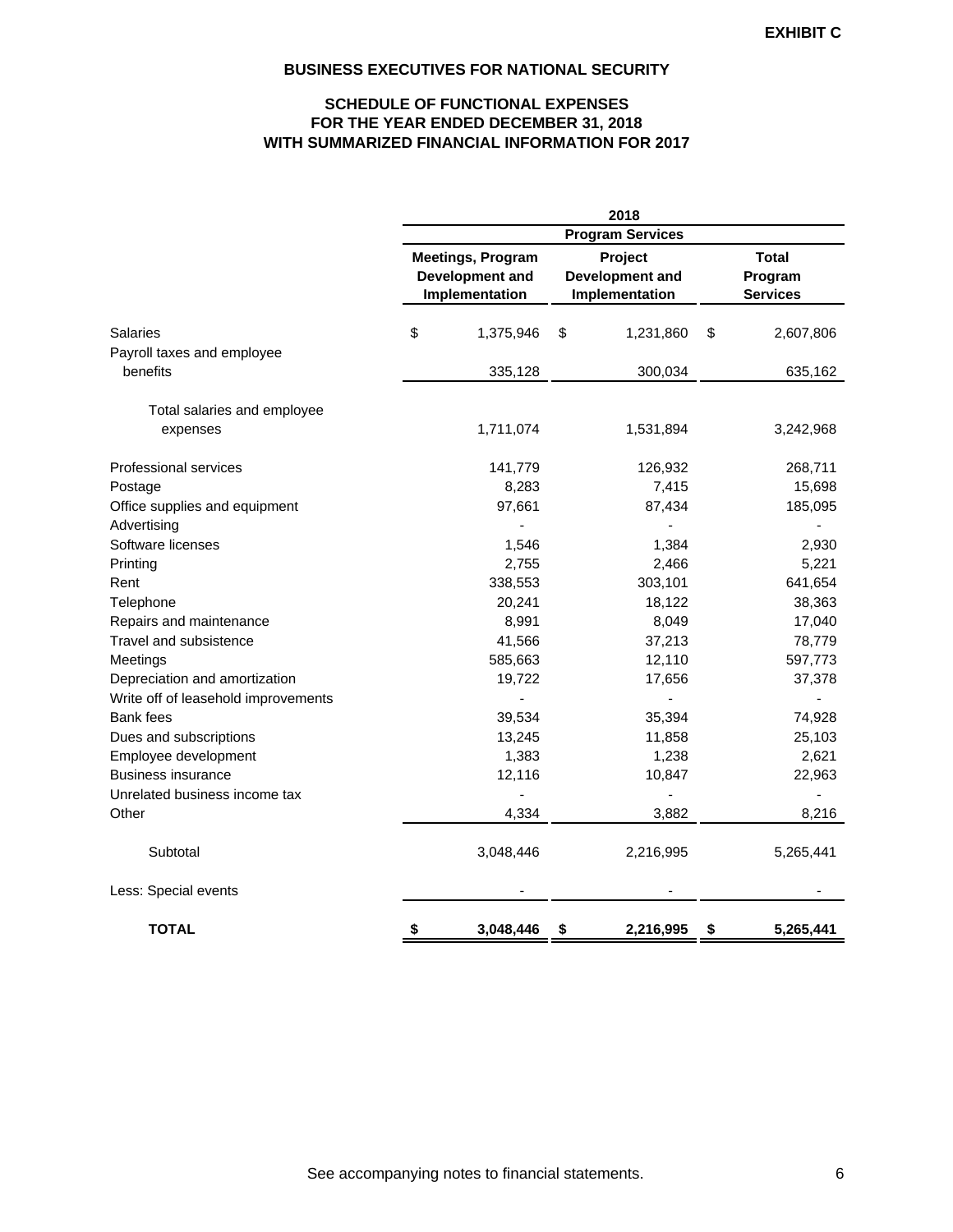# **SCHEDULE OF FUNCTIONAL EXPENSES FOR THE YEAR ENDED DECEMBER 31, 2018 WITH SUMMARIZED FINANCIAL INFORMATION FOR 2017**

|                                                                      | 2018 (Continued)                    |                       |    |                                                      |                                 |                                 |                           | 2017                               |
|----------------------------------------------------------------------|-------------------------------------|-----------------------|----|------------------------------------------------------|---------------------------------|---------------------------------|---------------------------|------------------------------------|
|                                                                      |                                     |                       |    | <b>Supporting Services</b>                           |                                 |                                 |                           |                                    |
|                                                                      | Administration<br><b>Membership</b> |                       |    | <b>Total</b><br><b>Supporting</b><br><b>Services</b> | <b>Total</b><br><b>Expenses</b> | <b>Total</b><br><b>Expenses</b> |                           |                                    |
| <b>Salaries</b><br>Payroll taxes and employee<br>benefits            | \$                                  | 259,025<br>63,089     | \$ | 445,510<br>108,509                                   | \$                              | 704,535<br>171,598              | \$3,312,341<br>806,760    | \$3,323,983<br>749,987             |
| Total salaries and employee<br>expenses                              |                                     | 322,114               |    | 554,019                                              |                                 | 876,133                         | 4,119,101                 | 4,073,970                          |
| Professional services<br>Postage                                     |                                     | 26,690<br>1,559       |    | 45,906<br>2,682                                      |                                 | 72,596<br>4,241                 | 341,307<br>19,939         | 163,156<br>30,064                  |
| Office supplies and equipment<br>Advertising                         |                                     | 18,385<br>÷,          |    | 31,621<br>500                                        |                                 | 50,006<br>500<br>791            | 235,101<br>500            | 190,011<br>500                     |
| Software licenses<br>Printing<br>Rent                                |                                     | 291<br>519<br>63,734  |    | 500<br>892<br>109,618                                |                                 | 1,411<br>173,352                | 3,721<br>6,632<br>815,006 | 1,541<br>3,517<br>536,603          |
| Telephone<br>Repairs and maintenance                                 |                                     | 3,810<br>1,693        |    | 6,554<br>2,911                                       |                                 | 10,364<br>4,604                 | 48,727<br>21,644          | 47,940<br>31,723                   |
| Travel and subsistence<br>Meetings                                   |                                     | 7,826<br>10,656       |    | 13,458<br>425,163                                    |                                 | 21,284<br>435,819               | 100,063<br>1,033,592      | 116,129<br>918,131                 |
| Depreciation and amortization<br>Write off of leasehold improvements |                                     | 3,712                 |    | 6,386                                                |                                 | 10,098                          | 47,476                    | 11,371<br>9,004                    |
| <b>Bank fees</b><br>Dues and subscriptions<br>Employee development   |                                     | 7,443<br>2,493<br>260 |    | 12,800<br>4,289<br>448                               |                                 | 20,243<br>6,782<br>708          | 95,171<br>31,885<br>3,329 | 119,469<br>40,702<br>3,265         |
| <b>Business insurance</b><br>Unrelated business income tax           |                                     | 2,281<br>17,565       |    | 3,926<br>$\qquad \qquad \blacksquare$                |                                 | 6,207<br>17,565                 | 29,170<br>17,565          | 28,634<br>$\overline{\phantom{a}}$ |
| Other                                                                |                                     | 815                   |    | 1,400                                                |                                 | 2,215                           | 10,431                    | 4,201                              |
| Subtotal                                                             |                                     | 491,846               |    | 1,223,073                                            |                                 | 1,714,919                       | 6,980,360                 | 6,329,931                          |
| Less: Special events                                                 |                                     |                       |    | (457, 772)                                           |                                 | (457, 772)                      | (457, 772)                |                                    |
| <b>TOTAL</b>                                                         | \$                                  | 491,846               | \$ | 765,301                                              |                                 | \$1,257,147                     | \$6,522,588               | \$6,329,931                        |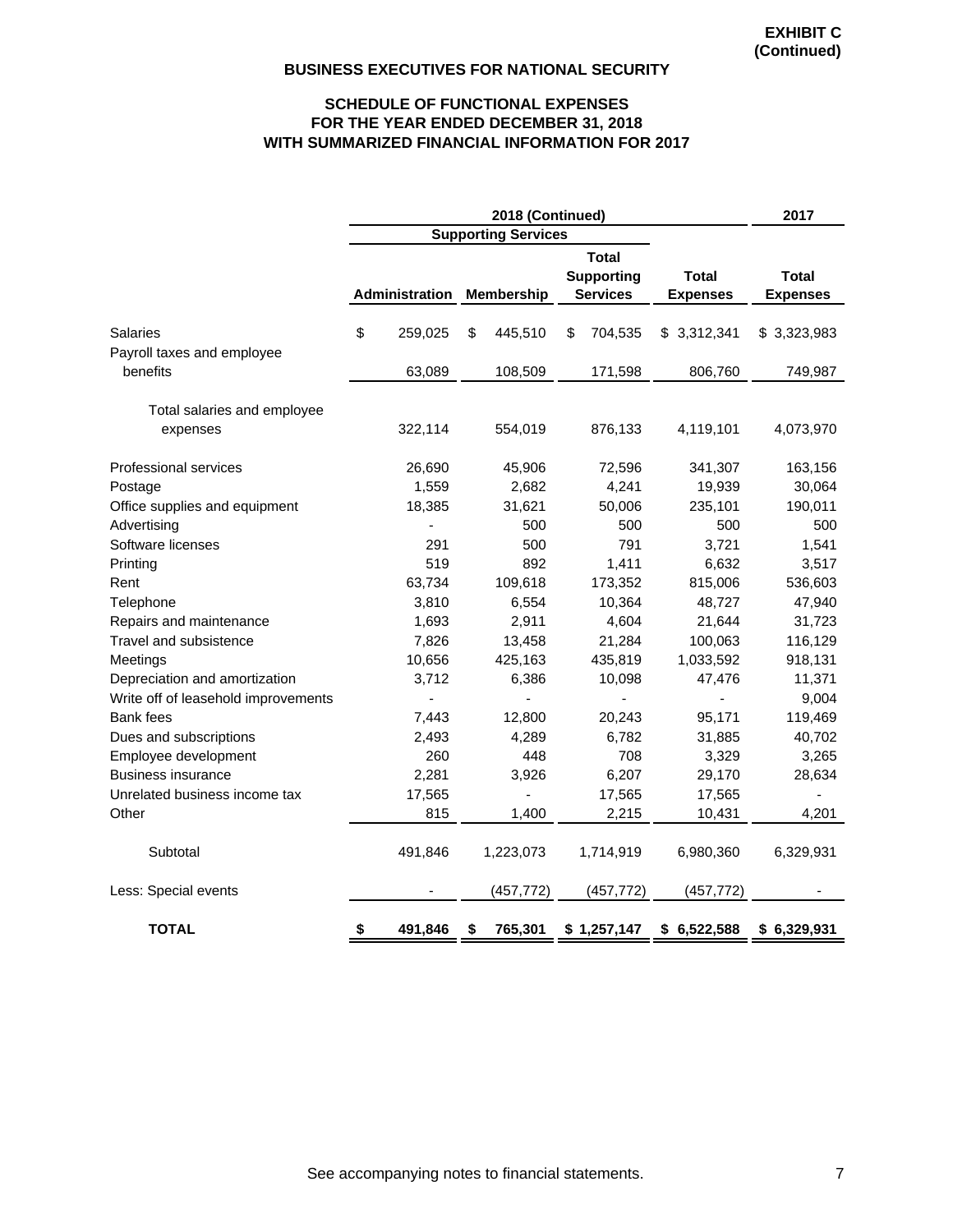# **STATEMENT OF CASH FLOWS FOR THE YEAR ENDED DECEMBER 31, 2018 WITH SUMMARIZED FINANCIAL INFORMATION FOR 2017**

|                                                                                                                                                              | 2018                            | 2017                                       |
|--------------------------------------------------------------------------------------------------------------------------------------------------------------|---------------------------------|--------------------------------------------|
| <b>CASH FLOWS FROM OPERATING ACTIVITIES</b>                                                                                                                  |                                 |                                            |
| Change in net assets                                                                                                                                         | \$<br>356,181                   | \$<br>1,711,076                            |
| Adjustments to reconcile change in net assets to<br>net cash provided by operating activities:                                                               |                                 |                                            |
| Depreciation and amortization<br>Realized gain on sale of investments<br>Unrealized loss (gain) on investments<br>Loss on disposal of leasehold improvements | 47,476<br>(111, 849)<br>641,444 | 11,371<br>(264, 698)<br>(156,092)<br>9,004 |
| Decrease (increase) in:<br>Accounts receivable<br>Prepaid expenses                                                                                           | 189,881<br>25,671               | (151, 149)<br>(17, 827)                    |
| (Decrease) increase in:<br>Accounts payable and accrued expenses<br>Accrued vacation<br>Deferred rent abatement                                              | 13,989<br>(7,039)<br>99,475     | 83,257<br>(16,996)<br>(201, 635)           |
| Net cash provided by operating activities                                                                                                                    | 1,255,229                       | 1,006,311                                  |
| <b>CASH FLOWS FROM INVESTING ACTIVITIES</b>                                                                                                                  |                                 |                                            |
| Net purchases of investments<br>Purchases of fixed assets                                                                                                    | (345, 513)<br>(206, 524)        | (1,395,415)                                |
| Net cash used by investing activities                                                                                                                        | (552, 037)                      | (1,395,415)                                |
| Net increase (decrease) in cash and cash equivalents                                                                                                         | 703,192                         | (389, 104)                                 |
| Cash and cash equivalents at beginning of year                                                                                                               | 2,241,917                       | 2,631,021                                  |
| CASH AND CASH EQUIVALENTS AT END OF YEAR                                                                                                                     | \$2,945,109                     | \$ 2,241,917                               |
| <b>SCHEDULE OF NONCASH INVESTING TRANSACTIONS</b>                                                                                                            |                                 |                                            |
| <b>Donated Securities</b>                                                                                                                                    | \$<br>120,349                   | \$<br>115,934                              |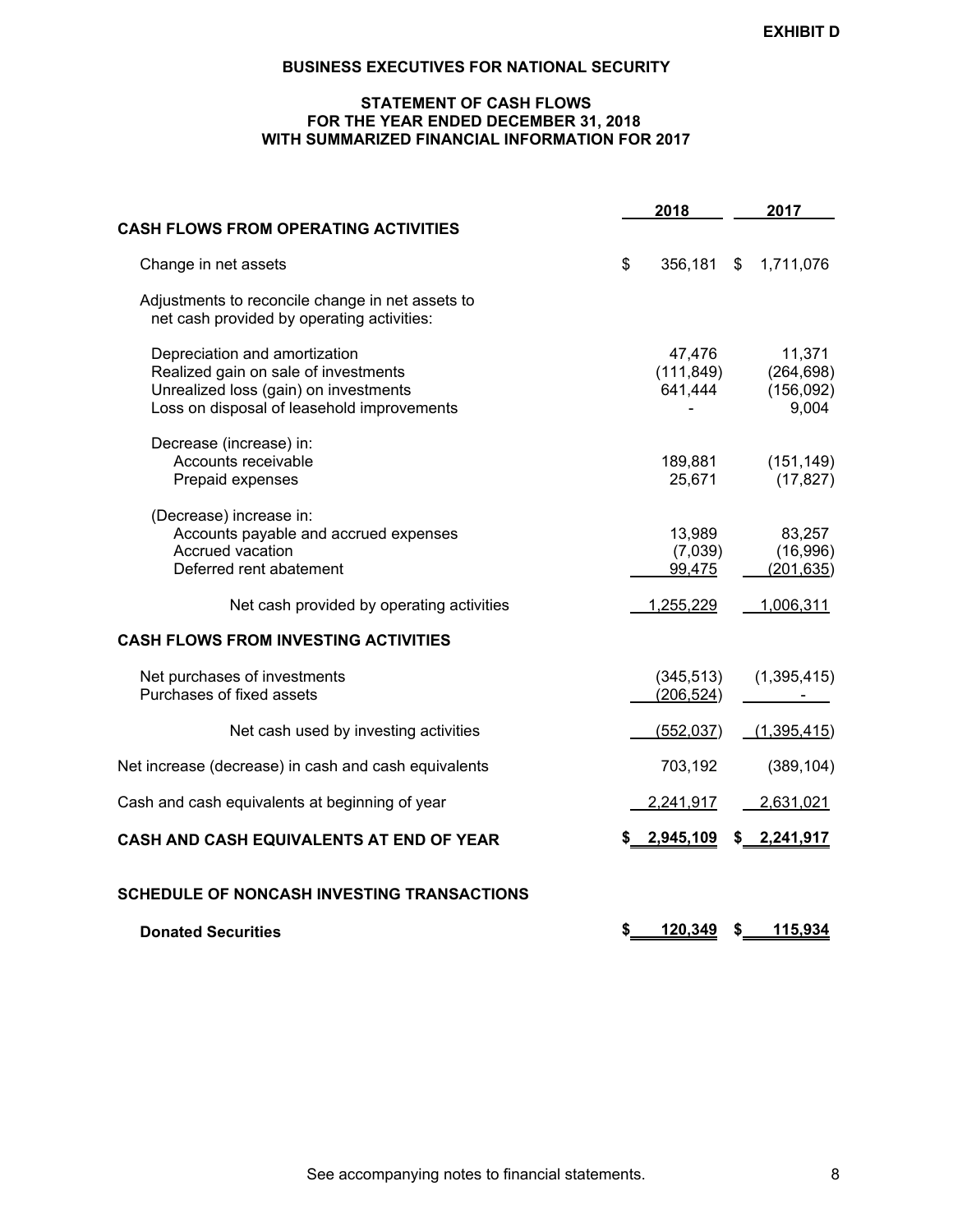#### **NOTES TO FINANCIAL STATEMENTS DECEMBER 31, 2018**

#### **1. SUMMARY OF SIGNIFICANT ACCOUNTING POLICIES AND GENERAL INFORMATION**

#### Organization -

Business Executives for National Security (BENS) is a non-profit organization, incorporated in the District of Columbia. The purpose of BENS is to apply best business practices to address the nation's most pressing security challenges.

#### Basis of presentation -

The accompanying financial statements are presented on the accrual basis of accounting, and in accordance with the Financial Accounting Standards Board (FASB) Accounting Standards Update (ASU) 2016-14 *Presentation of Financial Statements for Not-for-Profit Entitie*s. The ASU was adopted for the year ended December 31, 2018 and applied retrospectively.

The financial statements include certain prior year summarized comparative information in total but not by net asset class. Such information does not include sufficient detail to constitute a presentation in conformity with generally accepted accounting principles. Accordingly, such information should be read in conjunction with the BENS' financial statements for the year ended December 31, 2017, from which the summarized information was derived.

Cash and cash equivalents -

BENS considers all cash and other highly liquid investments with initial maturities of three months or less to be cash equivalents.

Bank deposit accounts are insured by the Federal Deposit Insurance Corporation (FDIC) up to a limit of \$250,000. At times during the year, BENS maintains cash balances in excess of the FDIC insurance limits. Management believes the risk in these situations to be minimal.

#### Investments -

Investments are recorded at their readily determinable fair value. Realized and unrealized gains and losses, net of investment management fees, are included in "investment (loss) income" in the accompanying Statement of Activities and Change in Net Assets.

Periodically, BENS receives contributions in the form of securities, which are recorded at their fair value as of the date of donation. BENS typically sells the securities immediately upon receipt, minimizing the amount of potential realized gains or losses from the transaction. During the year ended December 31, 2018, BENS received a total of \$120,349 in donated securities, which were sold immediately in accordance with their policy.

#### Accounts receivable -

Accounts receivable represent credit card payments that were initiated before year end and are received after year end. The receivables approximate fair value. Management considers all amounts to be fully collectible. Accordingly, an allowance for doubtful accounts has not been established. Accounts receivable are expected to be collected within one year.

#### Fixed assets -

BENS records fixed assets at cost. Fixed assets are depreciated or amortized on a straight-line basis over the estimated useful lives of the related assets, generally three to seven years.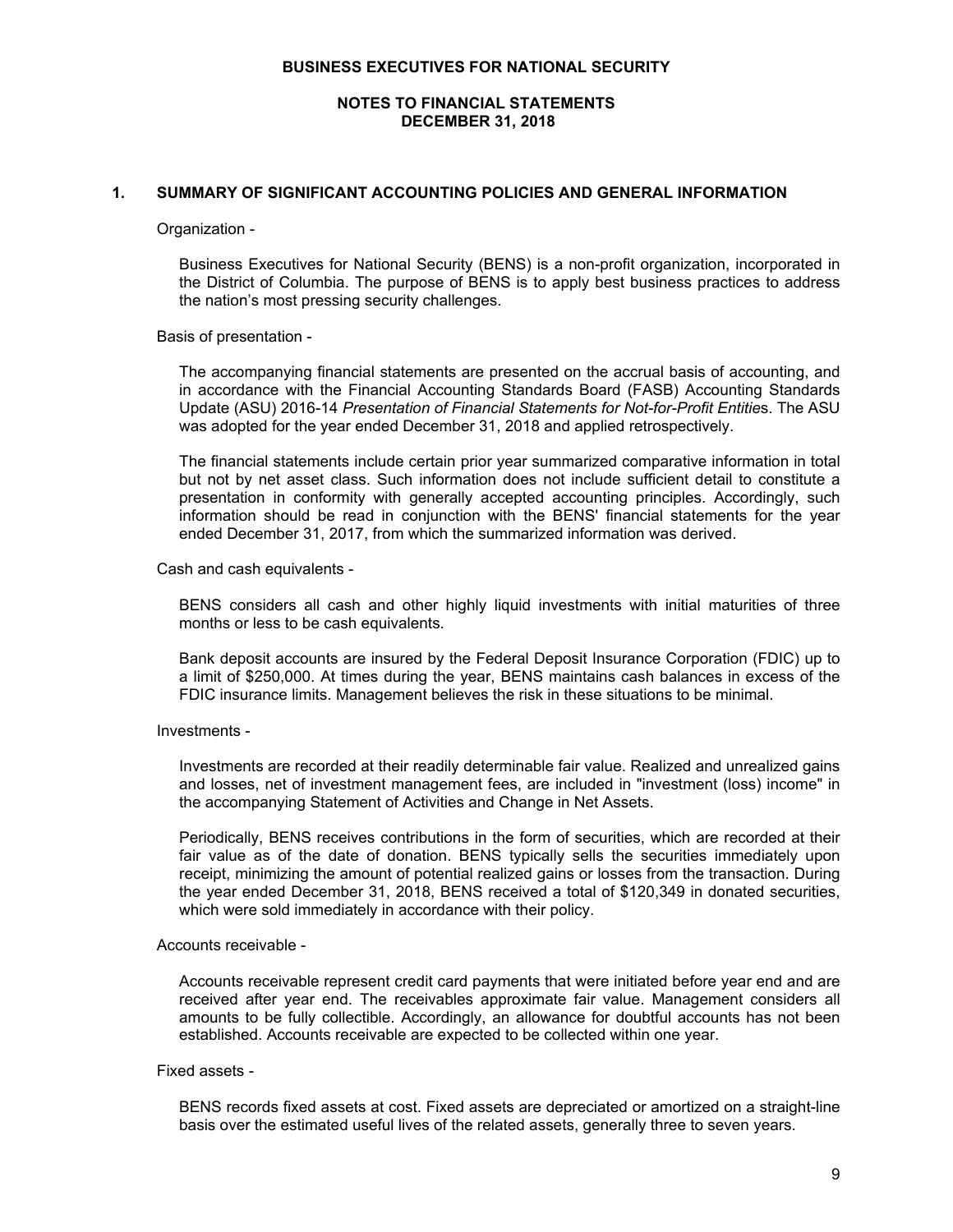**NOTES TO FINANCIAL STATEMENTS DECEMBER 31, 2018**

# **1. SUMMARY OF SIGNIFICANT ACCOUNTING POLICIES AND GENERAL INFORMATION (Continued)**

Fixed assets (continued) -

BENS has established a capitalization threshold policy of \$2,500. Leasehold improvements are amortized over the remaining life of the lease. The cost of maintenance and repairs is recorded as expenses are incurred. Depreciation and amortization expense for the year ended December 31, 2018 was \$47,476.

Income taxes -

BENS is exempt from federal income taxes under Section 501(c)(3) of the Internal Revenue Code. Beginning January 1, 2018, it is subject to unrelated business income taxes on qualified transportation fringe benefits provided to its employees. The amount of the tax for the year ended December 31, 2018 is \$17,565. The organization is not a private foundation.

Uncertain tax positions -

For the year ended December 31, 2018, BENS has documented its consideration of FASB ASC 740-10, *Income Taxes*, that provides guidance for reporting uncertainty in income taxes and has determined that no material uncertain tax positions qualify for either recognition or disclosure in the financial statements.

Net asset classification -

Net assets, revenues, gains, and losses are classified based on the existence or absence of donor or grantor imposed restrictions. Accordingly, net assets and changes therein are classified and reported as follows:

- **Net Assets Without Donor Restrictions** Net assets available for use in general operations and not subject to donor (or certain grantor) restrictions are recorded as net assets without donor restrictions. Assets restricted solely through the actions of the Board are referred to as Board Designated and are also reported as net assets without donor restrictions.
- **Net Assets With Donor Restrictions -** Contributions restricted by donors (or certain grantors) are reported as increases in net assets without donor restrictions if the restrictions expire (that is, when a stipulated time restriction ends or purpose restriction is accomplished) in the reporting period in which the revenue is recognized. All other donorrestricted contributions are reported as increases in net assets with donor restrictions, depending on the nature of the restrictions. When a restriction expires, net assets with donor restrictions are reclassified to net assets without donor restrictions and reported in the Statement of Activities and Change in Net Assets as net assets released from donor restrictions. Gifts of long-lived assets and gifts of cash restricted for the acquisition of longlived assets are recognized as revenue without donor restrictions when the assets are placed in service.

Contributions and grants -

Contributions and grants are recorded as revenue in the year payment is received.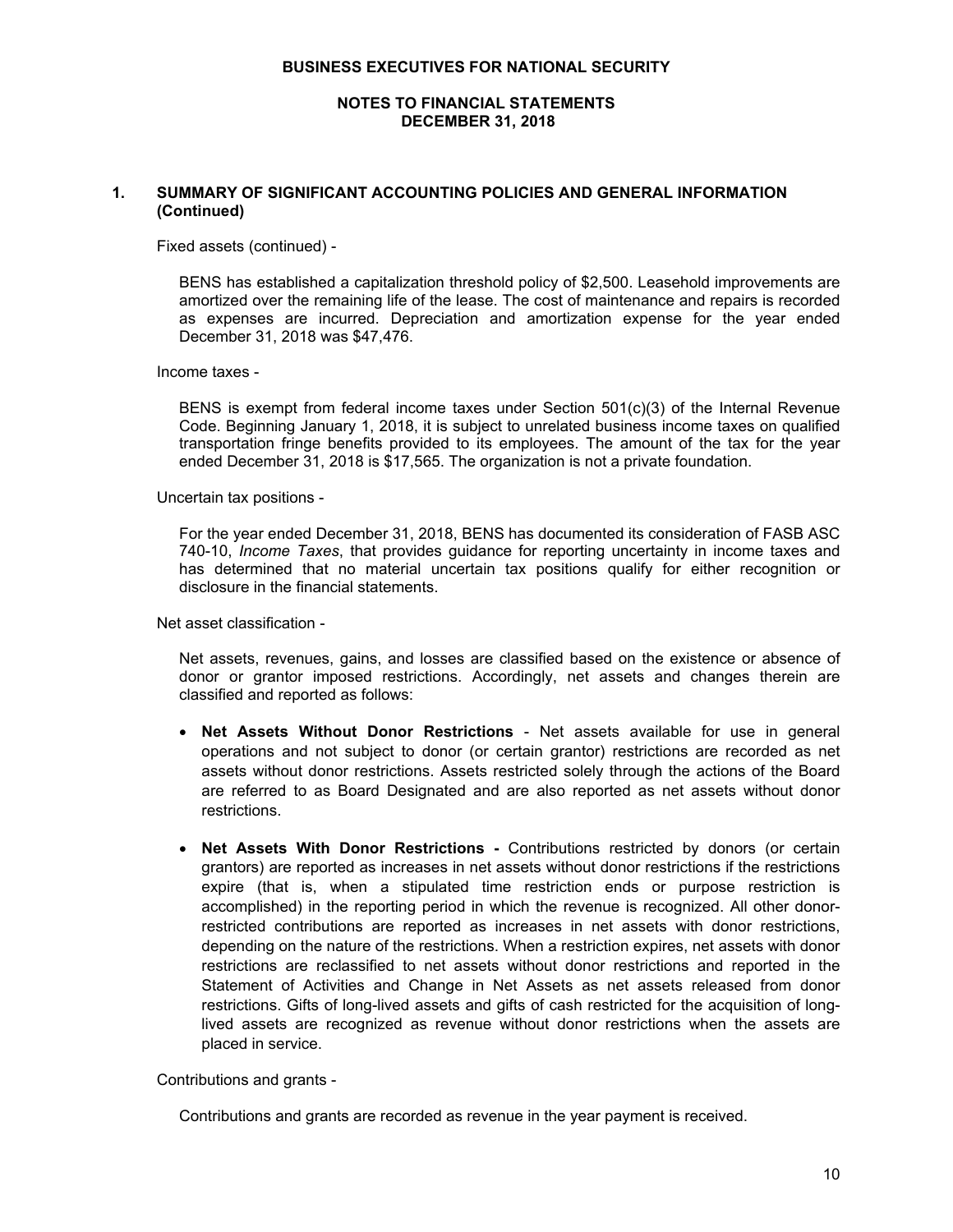**NOTES TO FINANCIAL STATEMENTS DECEMBER 31, 2018**

# **1. SUMMARY OF SIGNIFICANT ACCOUNTING POLICIES AND GENERAL INFORMATION (Continued)**

In-kind contributions -

In-kind contributions are valued at fair market value as of the date of the gift. The value of services and materials donated to BENS for the year ended December 31, 2018 was \$82,128 and is reflected as in-kind contributions in the Statement of Activities and Change in Net Assets. The corresponding expenses are recorded in the appropriate expense categories in the Schedule of Functional Expenses.

#### Use of estimates -

The preparation of financial statements in conformity with accounting principles generally accepted in the United States of America requires management to make estimates and assumptions that affect the reported amounts of assets and liabilities at the date of the financial statements and the reported amounts of revenue and expenses during the reporting period. Accordingly, actual results could differ from those estimates.

#### Functional allocation of expenses -

The costs of providing the various programs and other activities have been summarized on a functional basis in the Statement of Activities and Change in Net Assets. Accordingly, certain costs have been allocated among the programs and supporting services benefited. Expenses directly attributed to a specific functional area of BENS are reported as direct expenses to the programmatic area and those expenses that benefit more than one function are allocated on a basis of estimated time and effort or other reasonable basis. Occupancy cost, deprecation,and office costs are allocated based on square footage

Risks and uncertainties -

BENS invests in various investment securities. Investment securities are exposed to various risks such as interest rates, market and credit risks. Due to the level of risk associated with certain investment securities, it is at least reasonably possible that changes in the values of investment securities will occur in the near term and that such changes could materially affect the amounts reported in the accompanying financial statements.

Fair value measurement -

BENS adopted the provisions of FASB ASC 820, *Fair Value Measurement*. FASB ASC 820 defines fair value, establishes a framework for measuring fair value, establishes a fair value hierarchy based on the quality of inputs (assumptions that market participants would use in pricing assets and liabilities, including assumptions about risk) used to measure fair value, and enhances disclosure requirements for fair value measurements.

BENS accounts for a significant portion of its financial instruments at fair value or considers fair value in their measurement.

In accordance with FASB ASC 820, *Fair Value Measurement*, BENS has categorized its financial instruments, based on the priority of the inputs to the valuation technique, into a threelevel fair value hierarchy. The fair value hierarchy gives the highest priority to quoted prices in active markets for identical assets or liabilities (Level 1) and the lowest priority to unobservable inputs (Level 3). If the inputs used to measure the financial instruments fall within different levels of hierarchy, the categorization is based on the lowest level input that is significant to the fair value measurement of the instrument.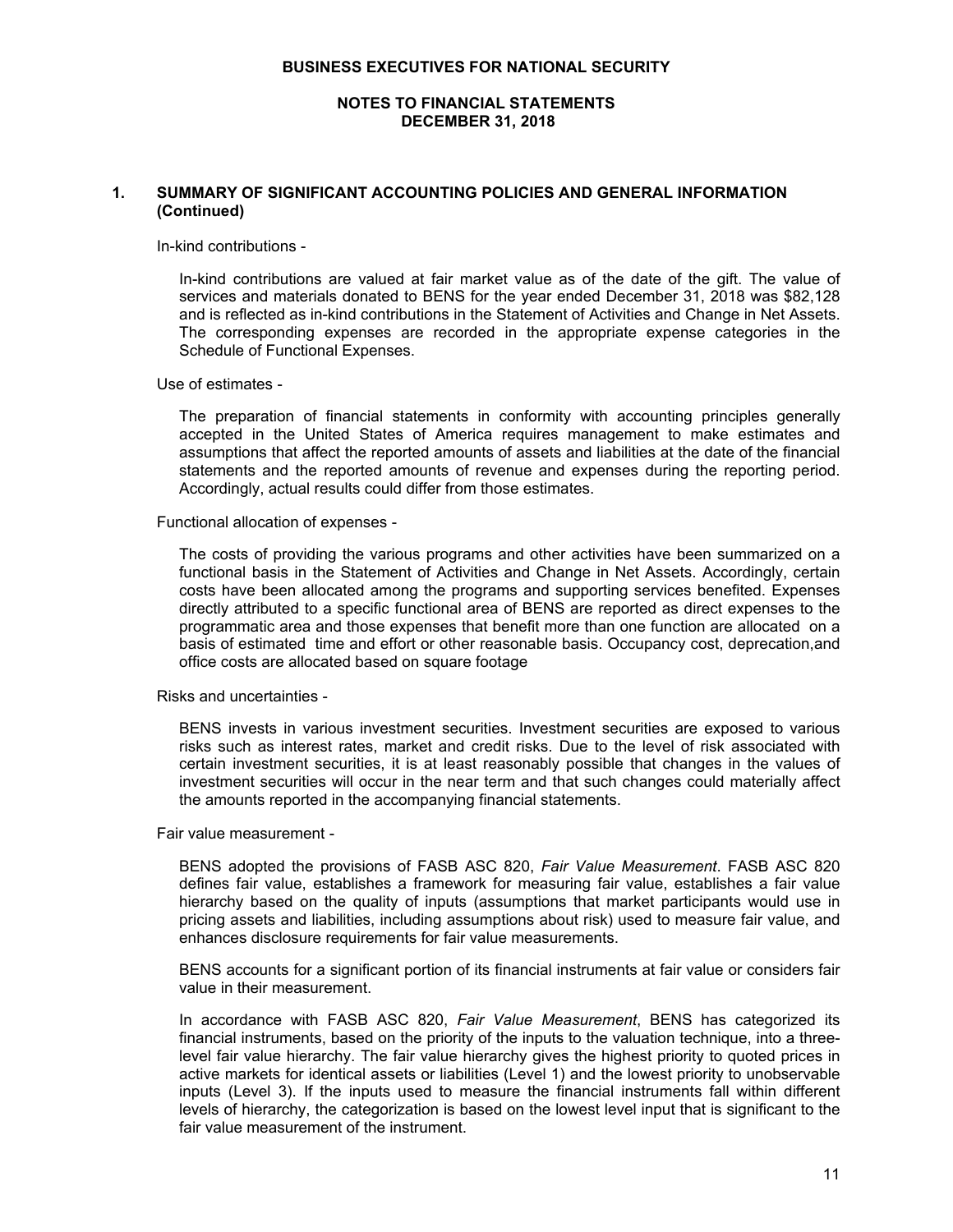#### **NOTES TO FINANCIAL STATEMENTS DECEMBER 31, 2018**

#### **1. SUMMARY OF SIGNIFICANT ACCOUNTING POLICIES AND GENERAL INFORMATION (Continued)**

Fair value measurement (continued) -

Investments recorded in the Statement of Financial Position are categorized based on the inputs to valuation techniques as follows:

Level 1. These are investments where values are based on unadiusted quoted prices for identical assets in an active market BENS has the ability to access.

**Level 2.** These are investments where values are based on quoted prices for similar instruments in active markets, quoted prices for identical or similar instruments in markets that are not active, or model-based valuation techniques that utilize inputs that are observable either directly or indirectly for substantially the full-term of the investments.

Level 3. These are investments where inputs to the valuation methodology are unobservable and significant to the fair value measurement.

For disclosure of inputs and valuation techniques, see Note 2.

New accounting pronouncements (not yet adopted) -

In June 2018, the FASB issued ASU 2018-08, Not-for-Profit Entities (Topic 958): *Clarifying the Scope and Accounting Guidance for Contributions Received and Contributions Made,* which is intended to clarify and improve current guidance about whether a transfer of assets is an exchange transaction or a contribution. The amendments in this ASU provide a more robust framework to determine when a transaction should be accounted for as a contribution under Subtopic 958-605 or as an exchange transaction accounted for under other guidance (for example, Topic 606). The amendments also provide additional guidance about how to determine whether a contribution is conditional or unconditional. The amendments in this ASU could result in more grants and contracts being accounted for as contributions than under previous GAAP. The ASU recommends application on a modified prospective basis; however, retrospective application is permitted. BENS has not yet decided on a transition method. The ASU is effective for fiscal years beginning after December 15, 2018.

In May 2014, the FASB issued ASU 2014-09, *Revenue from Contracts with Customers* (Topic 606) (ASU 2014-09). The ASU establishes a comprehensive revenue recognition standard for virtually all industries under generally accepted accounting principles in the United States (U.S. GAAP) including those that previously followed industry-specific guidance. The guidance states that an entity should recognize revenue to depict the transfer of promised goods or services to customers in an amount that reflects the consideration to which the entity expects to be entitled in exchange for those goods or services.

In 2016, the FASB issued ASU 2016-02, *Leases* (Topic 842). The ASU changes the accounting treatment for operating leases by recognizing a lease asset and lease liability at the present value of the lease payments in the Statement of Financial Position and disclosing key information about leasing arrangements. The ASU is effective for private entities for years beginning after December 15, 2019. Early adoption is permitted. The ASU should be applied at the beginning of the earliest period presented using a modified retrospective approach.

BENS plans to adopt the new ASUs at the respective required implementation dates.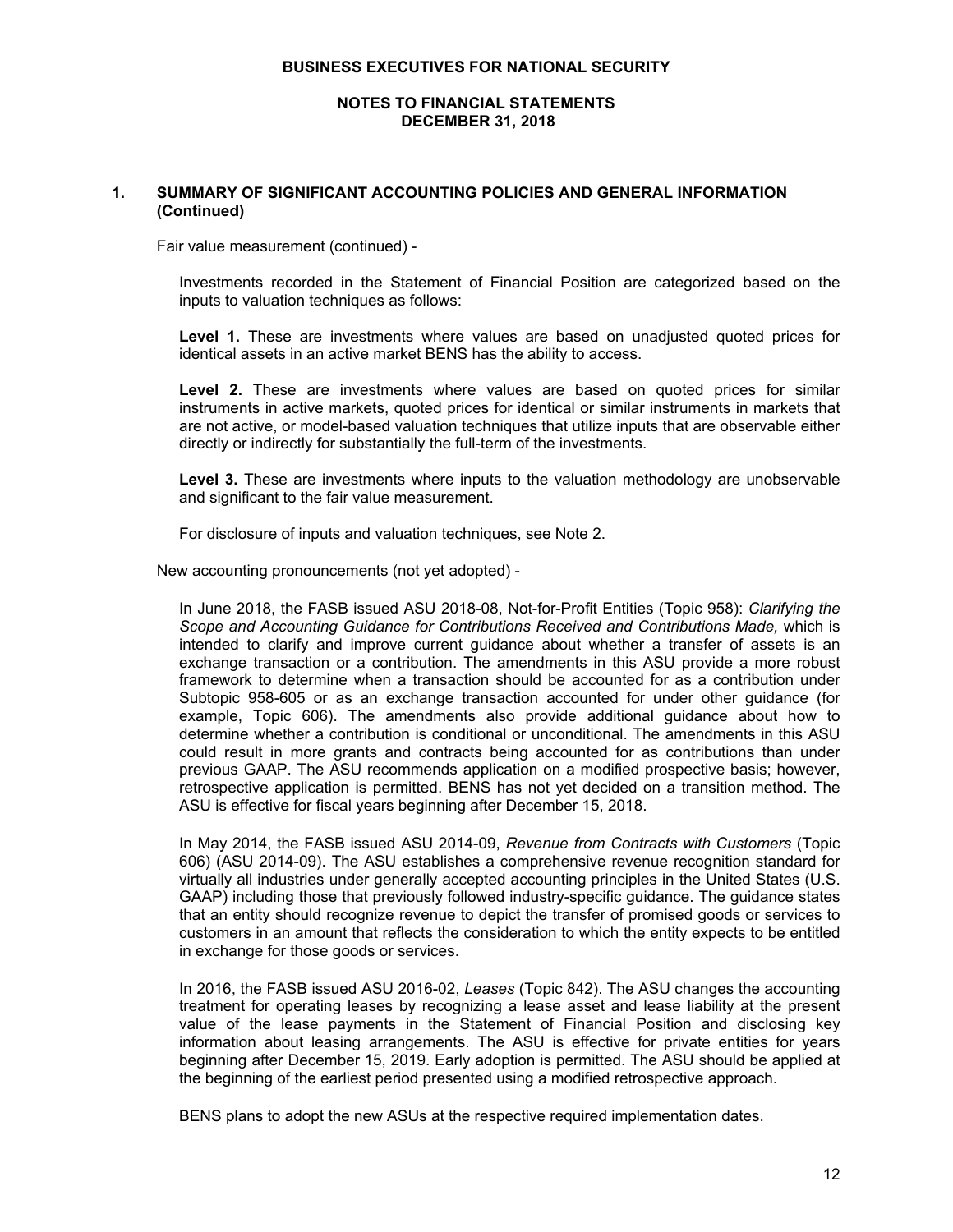#### **NOTES TO FINANCIAL STATEMENTS DECEMBER 31, 2018**

# **2. INVESTMENTS**

The table below summarizes, the investments measured at fair value on a recurring basis, by level within the fair value hierarchy. BENS' investments as of December 31, 2018 were as follows:

|                     | Level 1   |      | Level 2                  |   | Level 3 |   | <b>Total</b><br>December 31,<br>2018 |
|---------------------|-----------|------|--------------------------|---|---------|---|--------------------------------------|
| <b>Asset Class:</b> |           |      |                          |   |         |   |                                      |
| Corporate bonds     | 912,425   | - \$ |                          | S |         | S | 912,425                              |
| Equities            | 1,121,312 |      |                          |   |         |   | 1,121,312                            |
| Mutual funds        | 3,928,447 |      | $\overline{\phantom{0}}$ |   |         |   | 3,928,447                            |
| Insurance contract  |           |      |                          |   | 148,173 |   | 148,173                              |
| <b>TOTAL</b>        | 5,962,184 |      |                          | S | 148,173 |   | 6,110,357                            |

Following is a description of the valuation methodology used for investments measured at fair value. There were no transfers between levels in the fair value hierarchy during the year ended December 31, 2018. Transfers between levels are recorded at the end of the reporting period, if applicable.

- *Corporate bonds* Fair value is based upon current yields available on comparable securities of issuers with similar ratings, the security's terms and conditions, and interest rate and credit risk.
- *Equities* Valued at the closing price reported on the active market in which the individual securities are traded.
- *Mutual funds* Valued at the daily closing price as reported by the fund. Mutual funds held by BENS are open-end mutual funds that are registered with the SEC. These funds are required to publish their daily net asset value (NAV) and to transact at that price. The mutual funds held by BENS are deemed to be actively traded.
- *Insurance contract* Generally valued at contract value which approximates fair value.

#### **Level 3 Financial Assets**

The following table provides a summary of changes in fair value of BENS' financial assets for the year ended December 31, 2018:

|                                                                               |    | <b>Investments</b>                          |
|-------------------------------------------------------------------------------|----|---------------------------------------------|
| Beginning balance as of January 1, 2018<br>Unrealized loss                    | \$ | 155,186<br>(7,013)                          |
| <b>BALANCE AS OF DECEMBER 31, 2018</b>                                        | S  | <u>148,173</u>                              |
| Included in investment loss are the following:                                |    |                                             |
| Interest and dividends<br>Unrealized loss<br>Realized gain<br>Investment fees | \$ | 309,647<br>(641,444)<br>111,849<br>(28,608) |
| <b>TOTAL INVESTMENT LOSS</b>                                                  | S  | (248.556)                                   |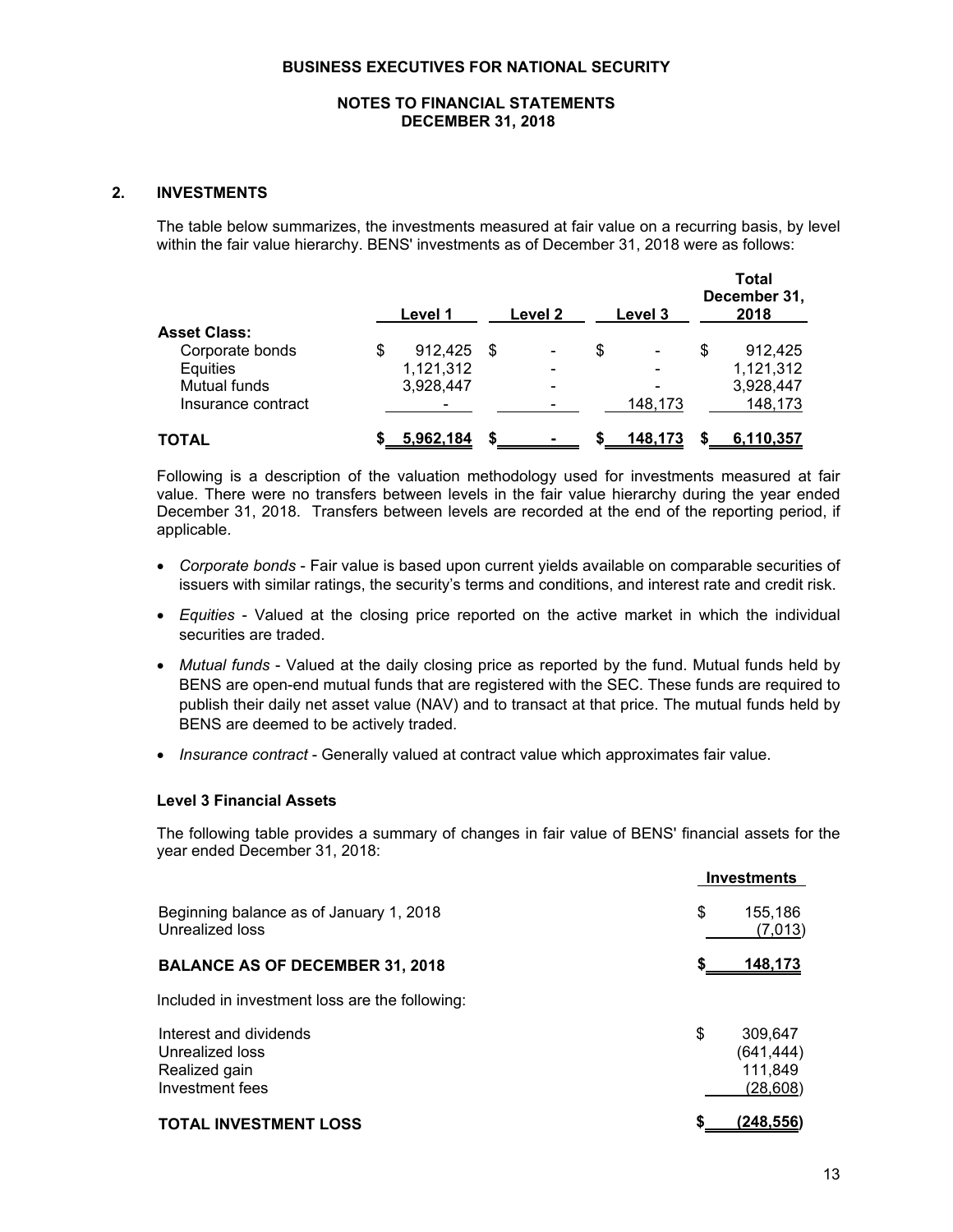#### **NOTES TO FINANCIAL STATEMENTS DECEMBER 31, 2018**

# **3. NET ASSETS WITH DONOR RESTRICTIONS**

Net assets with donor restrictions consist of the following as of December 31, 2018:

#### **Electromagnetic Pulse Threat \$ 23,923**

# **4. NET ASSETS RELEASED FROM RESTRICTIONS**

The following is a summary of net assets which were released from donor restrictions by incurring expenses (or through the approval of donors), which satisfied the restricted purposes specified by the donors:

**Electromagnetic Pulse Threat \$ 1,077**

# **5. BOARD DESIGNATED NET ASSETS**

A reserve fund, the Leadership Fund, has been established by the Board of Directors and contributions to this fund are Board restricted.

In an emergency situation in which revenues are insufficient to meet financial commitments, the Chief Executive Officer (CEO) may request a draw from these reserves. Any disbursement of funds would require the approval of the Chairman of the Board and the Chairs of both the Executive and Audit Committees. All advances from the Leadership Fund must be restored as soon as funds, surplus to the budgetary needs of BENS, become available.

The balance of the Leadership Fund as of December 31, 2018 was \$2,504,143.

# **6. LIQUIDITY AND AVAILABILITY**

Financial assets available for use for general expenditures within one year of the Statement of Financial Position, comprise the following:

| Cash and cash equivalents<br>Investments             | \$<br>2.945.109<br>6,110,357 |
|------------------------------------------------------|------------------------------|
|                                                      |                              |
| Accounts receivable                                  | 88.592                       |
| Less:                                                |                              |
| Donor restricted funds                               | (23, 923)                    |
| Board-designated funds                               | (2,504,143)                  |
| <b>FINANCIAL ASSETS AVAILABLE TO MEET CASH NEEDS</b> |                              |

# **FOR GENERAL EXPENDITURES WITHIN ONE YEAR \$ 6,615,992**

BENS has financial assets of \$6,615,992 as of December 31, 2018, to conduct general operations during the next calendar year.

These assets include cash, investments, and receivables. BENS' goal is to maintain financial assets to meet six months of normal operating expenses.